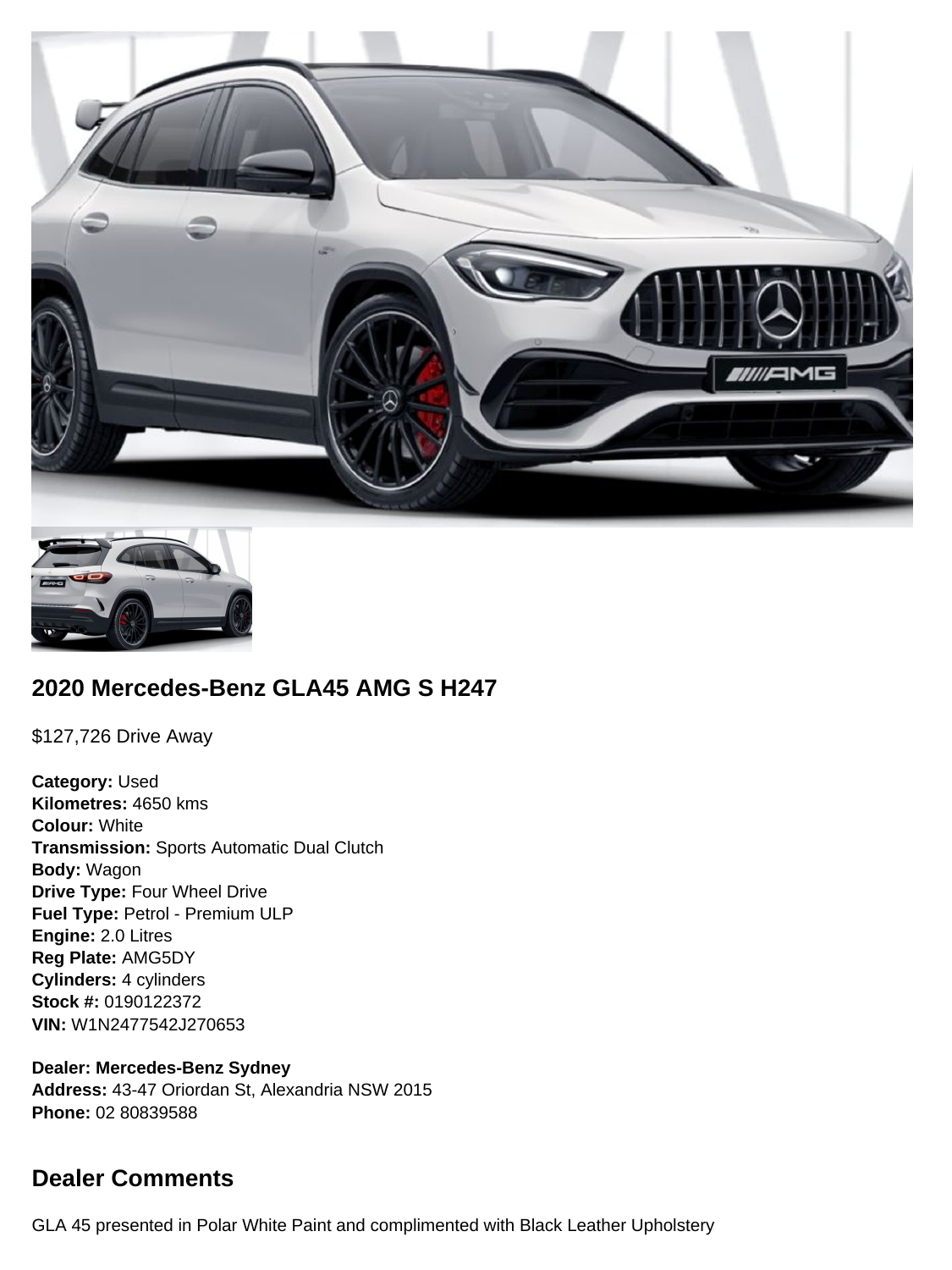Features include: **Optional** 

Performance Seat Package Aerodynamics package

\*\*Photos are a guide only - Photos of Actual vehicle will be uploaded shortly\*\*

MBUX

- \* Navigation
- \* DAB+ Digital Radio
- \* Parking Pilot with 360 degree camera
- \* Thermotronic dual-zone climate control with rear ventilation
- \*LED High Performance Headlights
- \* Pre-safe® accident anticipatory system

Discover Sydney's most extensive range of over 300 New, Demonstrator and Certified Pre-owned Mercedes-Benz vehicles over three levels; including a dedicated AMG floor, at NSWs largest Mercedes-Benz dealership. Our "AGILITY" program enables you to guarantee your vehicle's future trade-in value today; ask our Business Managers about flexible MBFS finance solutions.

\* If the price does not contain the notation that it is "Drive Away No More to Pay", the price may not include additional costs, such as stamp duty and other government charges. Please confirm price and features with the seller of the vehicle.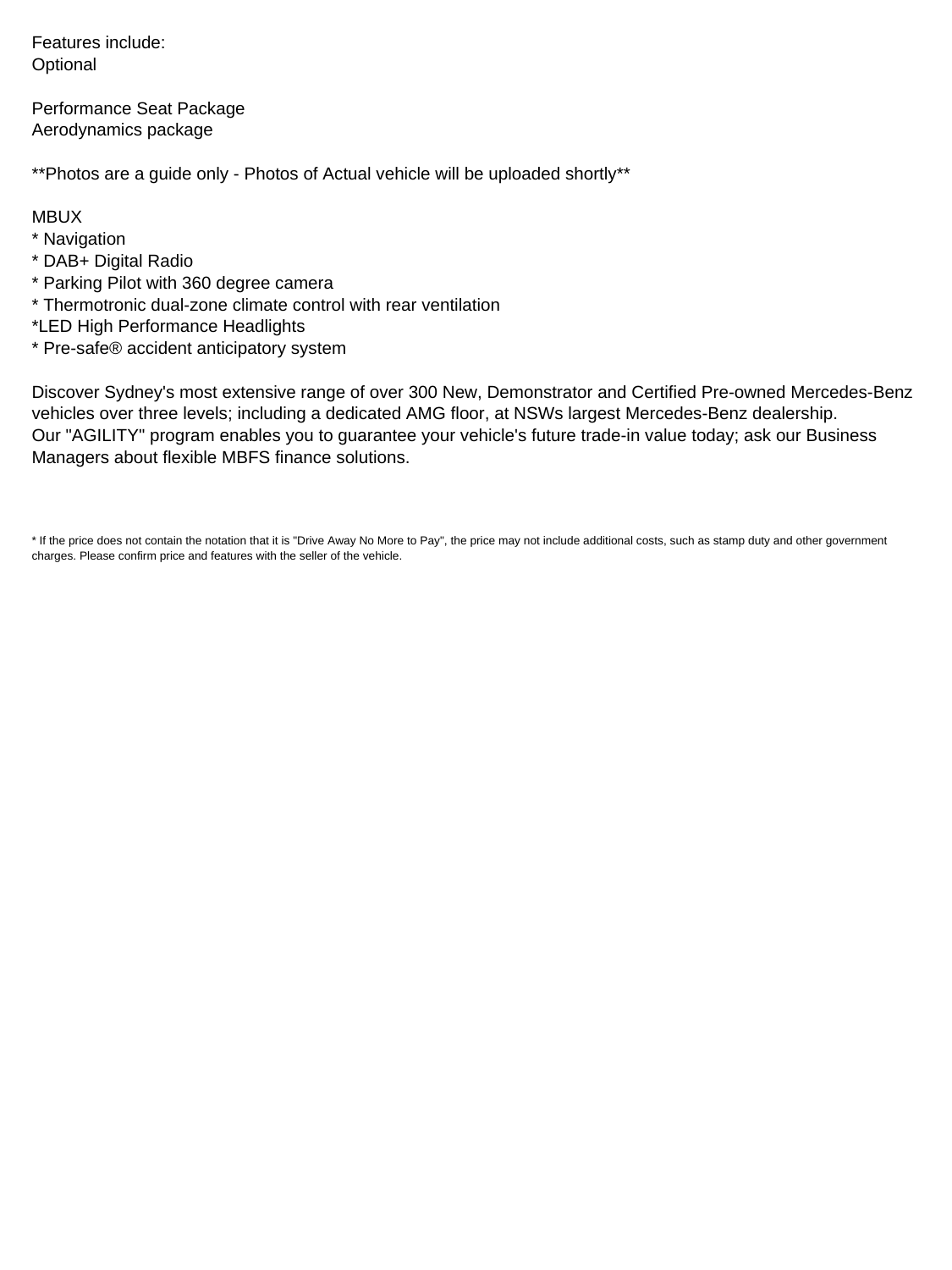# **Features and Specifications**

#### **Audio, Visual & Communication**

12 Speaker Stereo Premium Sound System Radio - Digital (DAB+) Smart Device App Display/Control Subwoofer **Amplifier - 1 Separate** Amplifier - 1 Separate Audio - Aux Input USB Socket **Bluetooth System** Bluetooth System **Data Logging Inbuilt Harddisk Drive Inbuilt Harddisk Drive** Multi-function Control Screen - Colour

# Smart Device Integration - Android Auto Smart Device Integration - Apple CarPlay

# Speed Limiter Tyre Pressure Sensor Digital Instrument Display - Full GPS (Satellite Navigation)

**Interior**

Leather Seats - Two Tone Metallic Finish Interior Inserts Pedals - Sports

**Instruments & Controls**

## **Lights & Windows**

Power Windows - Front & Rear Rain Sensor (Auto wipers) Rear View Mirror - Electric Anti Glare **Rear Windows - Extra Dark/Privacy** Rear Wiper/Washer Tail Lamps - LED Daytime Running Lamps - LED Fog Lamp/s - Rear Headlamp - High Beam Auto Dipping Headlamps - Active (Cornering/steering) Headlamps - High Beam Active Shadowing **Headlamps - LED** Headlamps - See me home **Headlamps Automatic (light sensitive)** Headlamps Automatic (light sensitive)

## **Safety & Security**

Airbag - Knee Driver Airbag - Passenger Seatbelt - Load Limiters 1st Row (Front) Seatbelt - Pretensioners 1st Row (Front) Seatbelts - Lap/Sash for 5 seats Side Door Exit Warning Airbags - Head for 1st Row Seats (Front) Airbags - Head for 2nd Row Seats Telematics - Monitoring Service Tracking System Tracking System Warning - Road Sign Display Airbags - Side for 1st Row Occupants (Front) Airbags - Side for 2nd Row Occupants (rear) Alarm with Motion Sensor Alarm with Tow Away Protection **Blind Spot with Active Assist** Blind Spot with Active Assist Bonnet - Active Safety **Brake Assist** Brake Assist Brake Emergency Display - Hazard/Stoplights **ABS** (Antilock Brakes) Camera - Front Vision Camera - Rear Vision Camera - Side Vision Central Locking - Key Proximity Central Locking - Once Mobile Central Locking - Remote/Keyless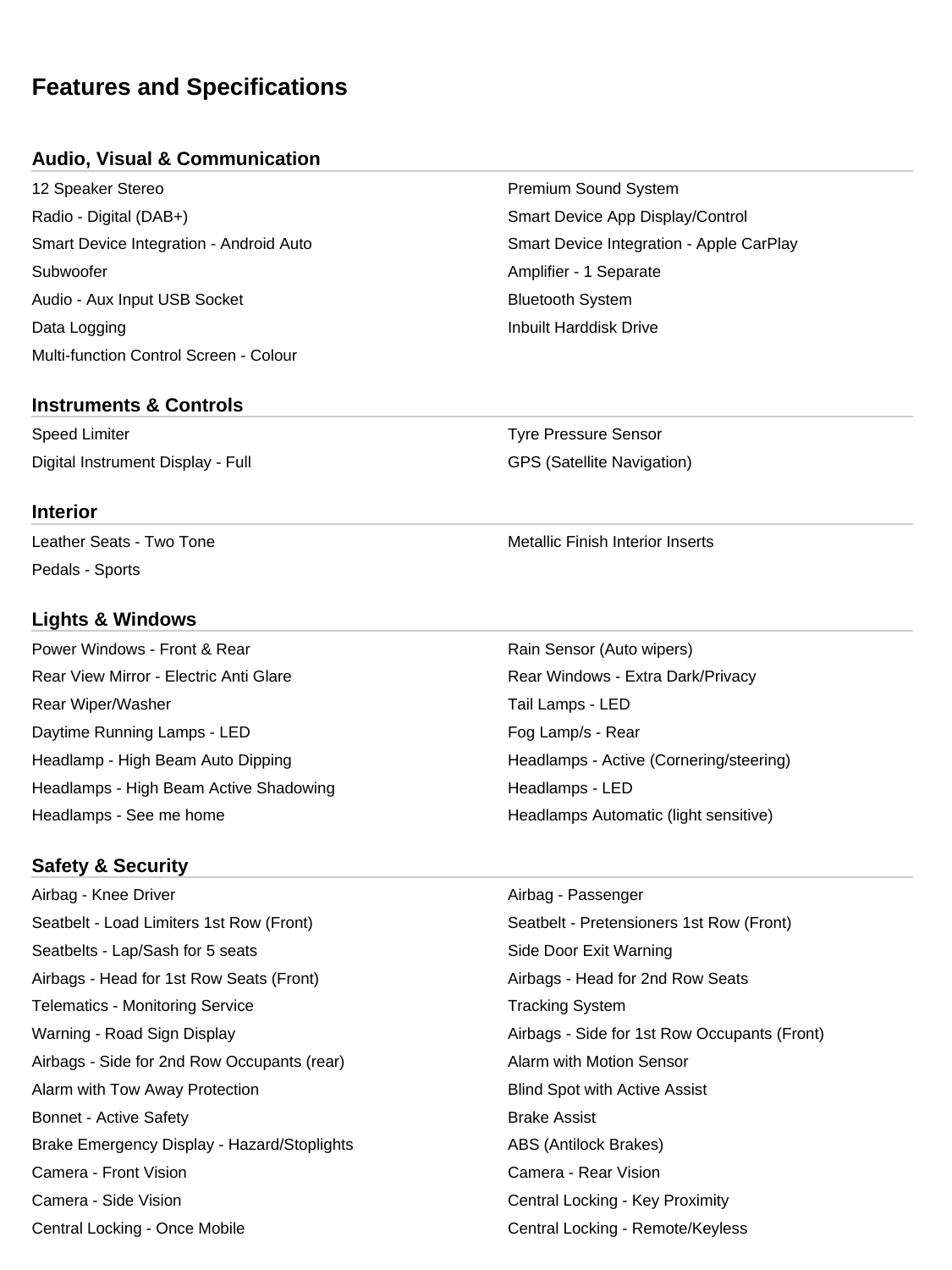Collision Warning - Forward **Control - Electronic Stability** Control - Electronic Stability Control - Hill Descent Control - Park Distance Front Control - Park Distance Rear Control - Traction Driver Attention Detection **Engine Immobiliser** Engine Immobiliser First Aid Kit **Hill Holder First Aid Kit Hill Holder** Lane Keeping - Active Assist **Launch Control** Airbag - Driver Parking Assist - Graphical Display Parking Assistance - Automated Steering

#### **Seating**

Seat - Rear Opening for Skis/boot access Seats - 2nd Row Split Fold Sports Seats - 1st Row (Front) Electric Seat - Drivers with Memory Electric Seat - Passenger with Memory **Electric Seats - 1st Row** 

**Fuel**

Engine - Stop Start System (When at idle)

#### **Steering**

Power Steering - Speed Sensitive Steering Wheel - Sports Adjustable Steering Col. - Tilt & Reach Multi-function Steering Wheel Power Steering - Active (Ratio Speed related) Power Steering - Electric Assist

#### **Body**

Roof Rails **No. 2018** Sports Exhaust **Roof Rails** Sports Exhaust Exhaust System - Dual

#### **Suspension**

Suspension - Lowered **Suspension - Sports** Suspension - Sports Control - Electronic Damper

## **Transmission & Drivetrain**

Active Torque Transfer System **Driving Mode - Selectable** 

#### **Wheels & Tyres**

20" Alloy Wheels

#### **Brakes**

Calipers - Front 6 Spot Calipers - Painted Front Disc Brakes Rear Vented Drilled/Grooved **Park Brake - Electric** Park Brake - Electric Performance Brakes

## **Electrical**

12V Socket(s) - Auxiliary

Collision Mitigation - Forward (High speed) Collision Mitigation - Forward (Low speed)

Calipers - Painted Rear Disc Brakes Front Vented Drilled/Grooved